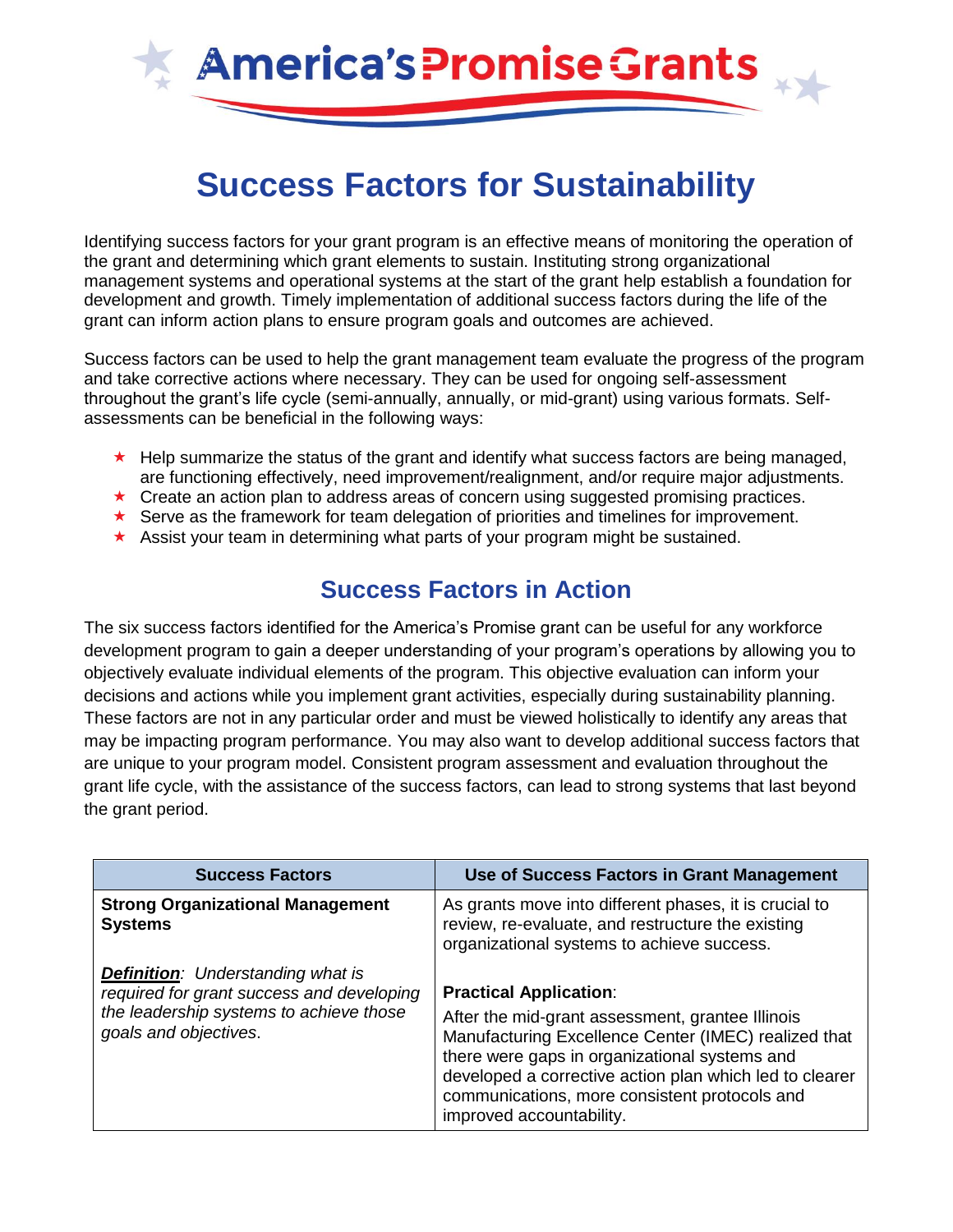| <b>Success Factors</b>                                                                                                                                                                                                                                                 | Use of Success Factors in Grant Management                                                                                                                                                                                                                                                                                                                                                                                                                                                                       |
|------------------------------------------------------------------------------------------------------------------------------------------------------------------------------------------------------------------------------------------------------------------------|------------------------------------------------------------------------------------------------------------------------------------------------------------------------------------------------------------------------------------------------------------------------------------------------------------------------------------------------------------------------------------------------------------------------------------------------------------------------------------------------------------------|
| <b>Strong Operational Systems</b><br><b>Definition:</b> Developing policies,<br>procedures, and protocols for<br>implementation of programs and day-to-<br>day means of providing services.<br>Determining how informed decisions will<br>be made using accurate data. | Developing strong policies, procedures, and a data<br>collection system is the foundation for efficient and<br>effective day-to-day operations. Evaluating the<br>structure, requirements, budget, and people involved<br>in program management is a prerequisite for<br>determining the customized systems that advance<br>stated goals.                                                                                                                                                                        |
|                                                                                                                                                                                                                                                                        | <b>Practical Application:</b>                                                                                                                                                                                                                                                                                                                                                                                                                                                                                    |
|                                                                                                                                                                                                                                                                        | After realizing that a large amount of time was spent<br>gathering data and creating reports, IMEC decided to<br>invest in a cost effective and efficient system which<br>allowed multiple users and produced accurate, timely<br>reports.                                                                                                                                                                                                                                                                       |
| <b>Sustainability Thinking</b><br><b>Definition:</b> Understanding the current and<br>emerging goals of organizations and key<br>partners to develop a sustainability plan.                                                                                            | Sustainability requires understanding and learning<br>from the past, awareness of the present, and<br>preparing for the future. Decisions on what program<br>elements to sustain could be based on local economic,<br>political, technology, labor and/or education data.                                                                                                                                                                                                                                        |
|                                                                                                                                                                                                                                                                        | <b>Practical Application:</b>                                                                                                                                                                                                                                                                                                                                                                                                                                                                                    |
|                                                                                                                                                                                                                                                                        | City University of New York realized that user interface<br>and user experience (UI/UX) was a trending and<br>valued technology program in its labor market and<br>decided to sustain that offering within its programming.                                                                                                                                                                                                                                                                                      |
| <b>Effective Employer Engagement</b><br><b>Definition:</b> The approach and strategy to<br>cultivate long-term relationships with<br>employer partners.                                                                                                                | Employer partnerships should be re-evaluated as<br>grants transition through different phases. This<br>evaluation process could include providing employers<br>with information about the partnership which<br>demonstrates their return on investment (ROI), the<br>impact in the community, and/or participant<br>employment success stories.                                                                                                                                                                  |
|                                                                                                                                                                                                                                                                        | <b>Practical Application:</b>                                                                                                                                                                                                                                                                                                                                                                                                                                                                                    |
|                                                                                                                                                                                                                                                                        | Multiple workforce boards that are part of the Midwest<br>Urban Strategies consortium expressed challenges<br>with executing partnerships with a nationwide<br>employer. Working together the consortium was able<br>to bring the boards and the representatives from the<br>employer together to discuss what was happening in<br>the regions. An outcome from the meeting was a<br>shared process that would alleviate the challenges that<br>partners were experiencing and meeting the needs of<br>employer. |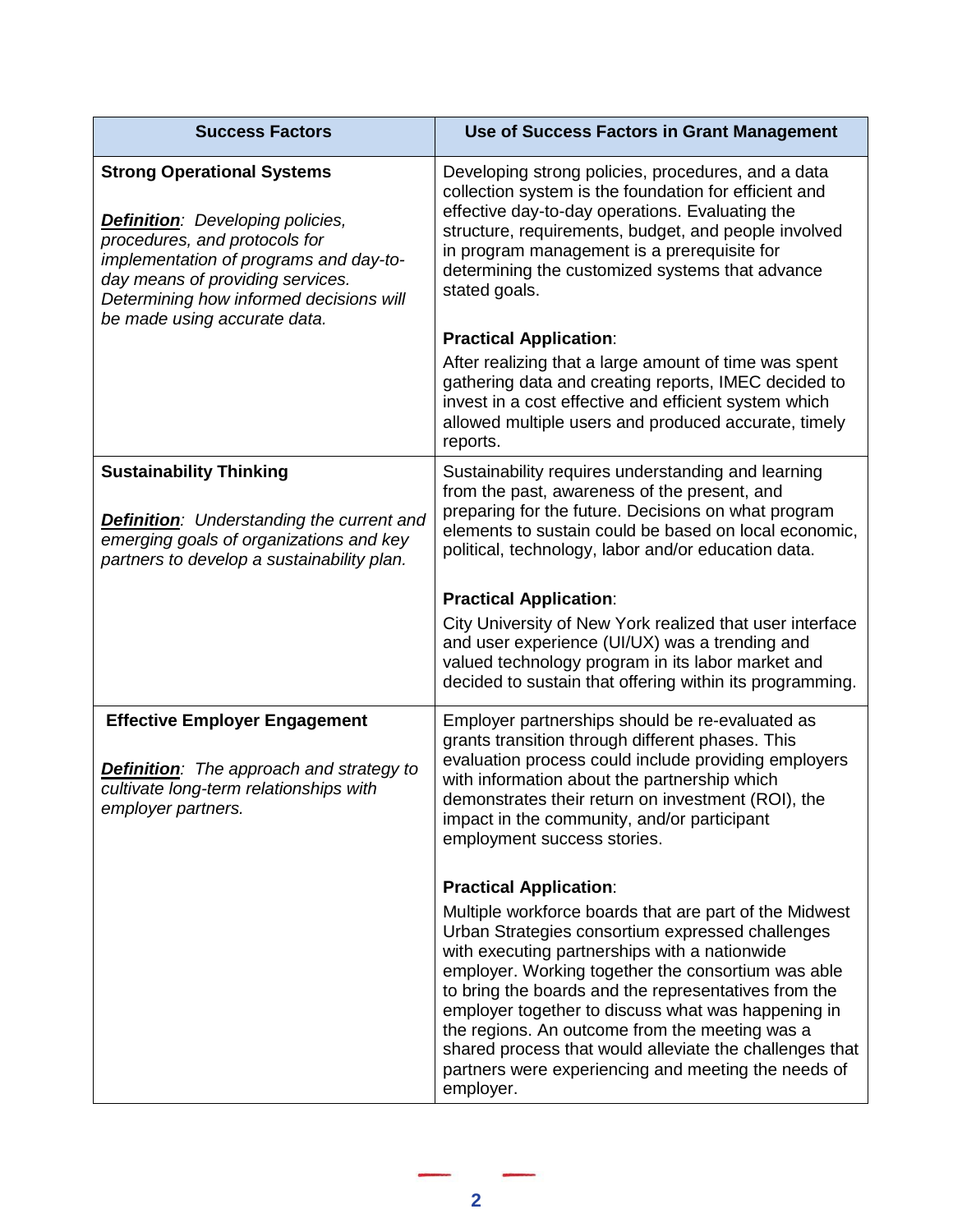| <b>Success Factors</b>                                                                                                                                                                                                                                                                 | Use of Success Factors in Grant Management                                                                                                                                                                                                                                                                                                                                                                                                        |
|----------------------------------------------------------------------------------------------------------------------------------------------------------------------------------------------------------------------------------------------------------------------------------------|---------------------------------------------------------------------------------------------------------------------------------------------------------------------------------------------------------------------------------------------------------------------------------------------------------------------------------------------------------------------------------------------------------------------------------------------------|
| <b>Effective Partner Engagement</b><br><b>Definition:</b> Success is finding partners<br>with congruent mission or objectives<br>and/or serving similar populations and<br>effectively managing those relationships<br>towards sustainability.                                         | Effective partner engagement should be an ongoing<br>priority throughout the grant life cycle, including in<br>sustainability planning. People and organizations like<br>doing business with people they know and with time-<br>proven successful relationships. Grantees often<br>partner with community-based organizations (CBOs)<br>and workforce boards they have previously<br>collaborated with in responding to funding<br>announcements. |
|                                                                                                                                                                                                                                                                                        | <b>Practical Application: United Way of Central lowa</b><br>(UWCI) used this success factor to establish long-<br>lasting relationships with CBOs with a vested interest<br>in their diverse participant populations. Continuous<br>referrals from these CBOs led to an abundance of<br>participants for UWCI.                                                                                                                                    |
| <b>Effective Participant Engagement</b><br><b>Along a Career Pathway</b><br><b>Definition:</b> Understanding participants'<br>needs, challenges, and characteristics in<br>order to provide quality training services<br>aligned with regional and sector-based<br>labor-market needs. | The most effective means of engaging participants<br>along a career pathway is by mapping the career<br>pathway, and then understanding the participants'<br>possible challenges along that pathway and providing<br>supportive services to help overcome those obstacles.                                                                                                                                                                        |
|                                                                                                                                                                                                                                                                                        | <b>Practical Application:</b>                                                                                                                                                                                                                                                                                                                                                                                                                     |
|                                                                                                                                                                                                                                                                                        | UWCI became aware that many students that<br>completed the licensed practical nurse (LPN) were not<br>continuing along the career pathway to earn a<br>registered nursing (RN) degree. The program<br>determined that the biggest indicator of continuing<br>education was having a mentor. As a result, they<br>implemented a program so more students would be<br>matched with a mentor.                                                        |

### **ADDITIONAL RESOURCES**

#### **America's Promise Success Factors**

This document introduces the success factors that grantees can focus on to be successful. The success factors guide technical assistance efforts, and grantees can use them for self-assessment. They are aligned with the Federal Opportunity Announcement (FOA) and Core Monitoring Guide. <https://h1bap.workforcegps.org/resources/2018/11/28/19/10/America-s-Promise-Success-Factors>

#### **Success Factors for America's Promise Grantees Webinar**

This webinar introduced grantees to the success factors which were used to help the grantees gauge their progress as well as inform technical assistance products. Grantees learned about how and why the success factors were developed and how they would be used.

[https://h1bap.workforcegps.org/resources/2018/12/21/18/25/Success-Factors-for-America-s-Promise-](https://h1bap.workforcegps.org/resources/2018/12/21/18/25/Success-Factors-for-America-s-Promise-Grantees)**[Grantees](https://h1bap.workforcegps.org/resources/2018/12/21/18/25/Success-Factors-for-America-s-Promise-Grantees)**